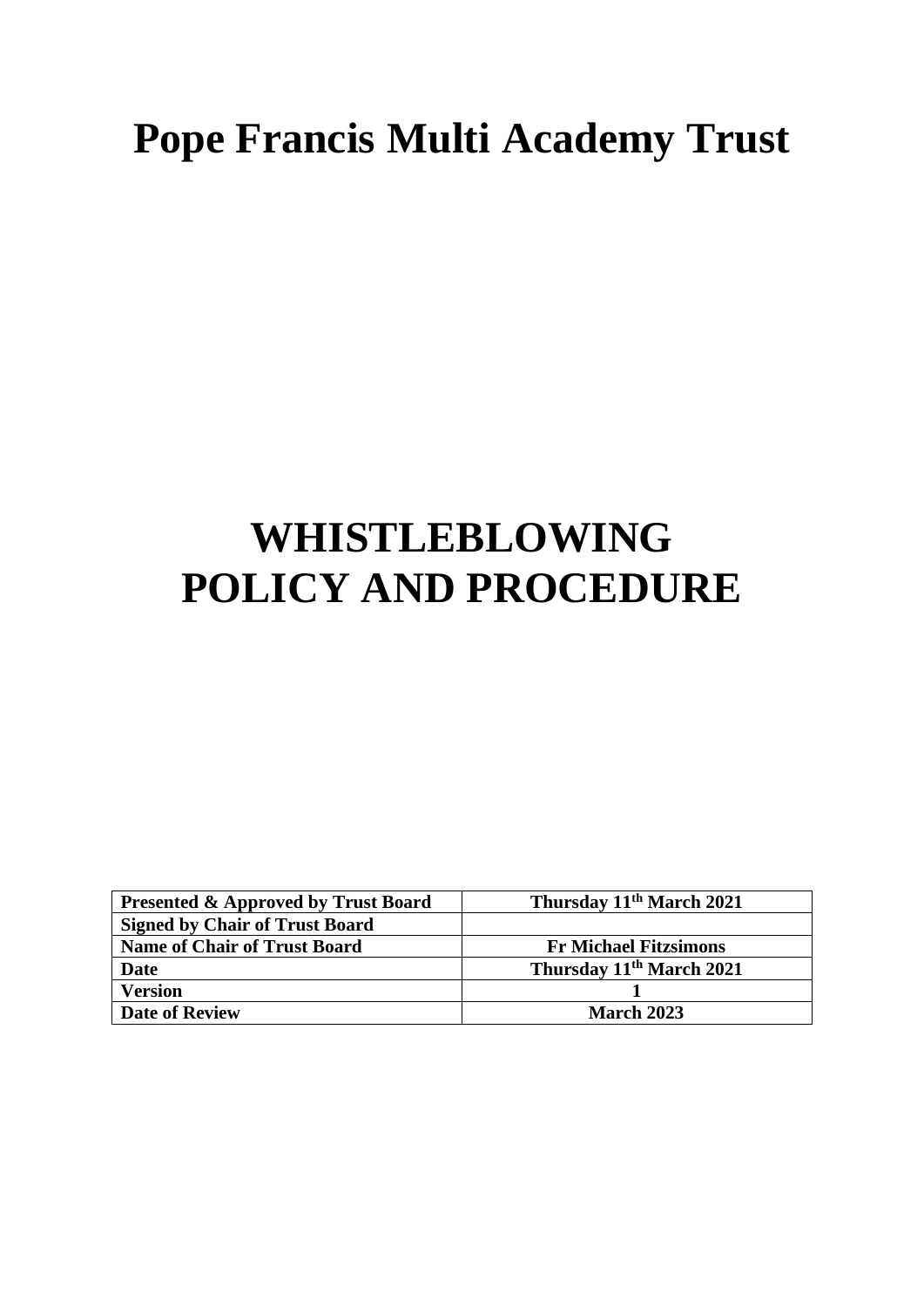## **Introduction**

This policy is designed to be accessible, easy to read and to reflect the inclusive open and honest environment promoted throughout the Academy Trust.

This Trust is committed to the highest possible standards of openness, probity and accountability and aims to comply with the requirements of the Public Interest Disclosure Act, 1998.

This whistle blowing policy is intended to encourage and enable those covered by the policy to raise concerns at an early stage, in the right way and to do so without fear of recrimination, victimisation, discrimination or disadvantage.

The Act provides protection for workers who disclose information, which might otherwise be regarded as confidential, as long as it falls into one of the following categories:

- 1. A criminal offence, including fraud or theft
- 2. The employer is in breach of their legal obligations
- 3. There is an issue of miscarriage of justice
- 4. There is a health and safety issue
- 5. There is an environmental issue

This policy is designed to ensure that those working in and around the schools in The Pope Francis Academy Trust be they teachers, other members of staff or governors can raise concerns safely and in the correct manner without feeling as if they are scared to do so and in the knowledge that they will not be punished if they do so.

This does not apply if the concerns raised are later proved to be malicious.

All members of the schools' community notwithstanding the information contained in this policy have a duty of confidentiality towards the school and outside bodies such as the media should not be contacted as part of any whistleblowing action.

#### **Raising a concern**

Any person wishing to raise a concern should do so in the first instance with their line manager.

It is expected that the nature of the environment promoted within the Trust's schools will ensure that line managers will take any approach seriously no matter what their personal views on the matter are.

If for any reason an individual wishes not to raise a concern with their line manager, they should raise it with the Headteacher.

If the member of staff feels that their concerns have not been addressed, they should seek an appointment with the Chair of the Local Governing Body.

In the case of Governors they should speak in the first instance to the Chair of the Local Governing Body or the Chair of the Trust Board.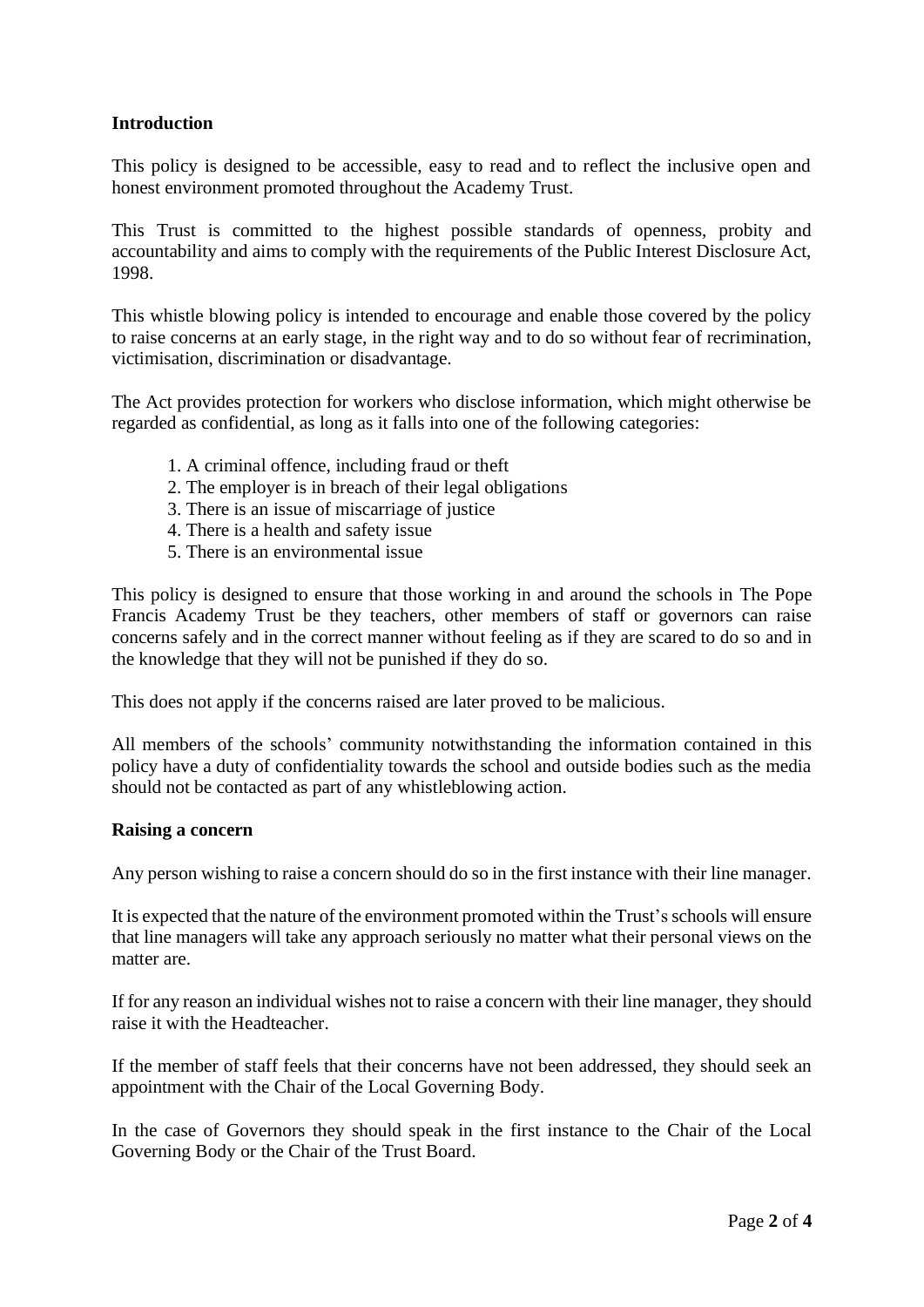All concerns of poor practice or possible child abuse by staff should be reported immediately to the Designated Safeguarding Lead (DSL) in the school. Such concerns about the Headteacher should be reported to the Chair of the Local Governing Body (LGB) who will then contact the Local Authority Designated Officer (LADO). The Chair of the Local Governing Body (LGB) must immediately inform the CEO and the Chair of the Trust Board. The LADO team will advise about action to be taken and may initiate internal referrals within children's social care to address the needs of children likely to have been affected.

After a complaint has been raised the person against whom the allegations have been made will be given an opportunity to respond. The Complainant will be kept informed of progress by the person to whom the complaint has been made and who is responsible for dealing with it.

All efforts will be made to keep concerns private unless at some point it is required as evidence.

### **Independent Advice**

If you have particular concern a trade union can be contacted for advice.

If a member of staff feels that allegations have not been dealt with, in line with policy and procedure, staff can contact the NSPCC Whistleblowing Advice Line on 0800 028 0285 or email

[help@nspcc.org.uk](mailto:help@nspcc.org.uk)

#### **External Contacts**

In most cases the employee should not find it necessary to alert anyone externally. However, the trustees recognise that in some circumstances the employee may not feel able to disclose a matter internally or that it may be more appropriate for them to report their concerns to an external body because, for example:

- the matter is of an extremely sensitive or serious nature, or
- the employee believes management to be involved, or
- the employee believes the school will cover it up, or
- the employee believes the school will treat them unfairly if they complain, or
- where the employee has raised the matter previously, but the concern has not been dealt with.

Employees are strongly encouraged to seek advice before reporting a concern to anyone external. Advice can be sought from their Trade Union or Citizens Advice Bureau.

Employees should be aware that if they choose to take a concern outside the school, it is their responsibility to ensure that confidential information, in whatever format, is not disclosed to a third party.

Where a disclosure to an external body is justified and/or necessary, in those circumstances the employee can properly report matters to the following:

- The Local Authority Director of Children's Services
- The Local Authority Designated Officer (LADO)
- The school's Diocese or Trust

Further independent advice may be sought from;